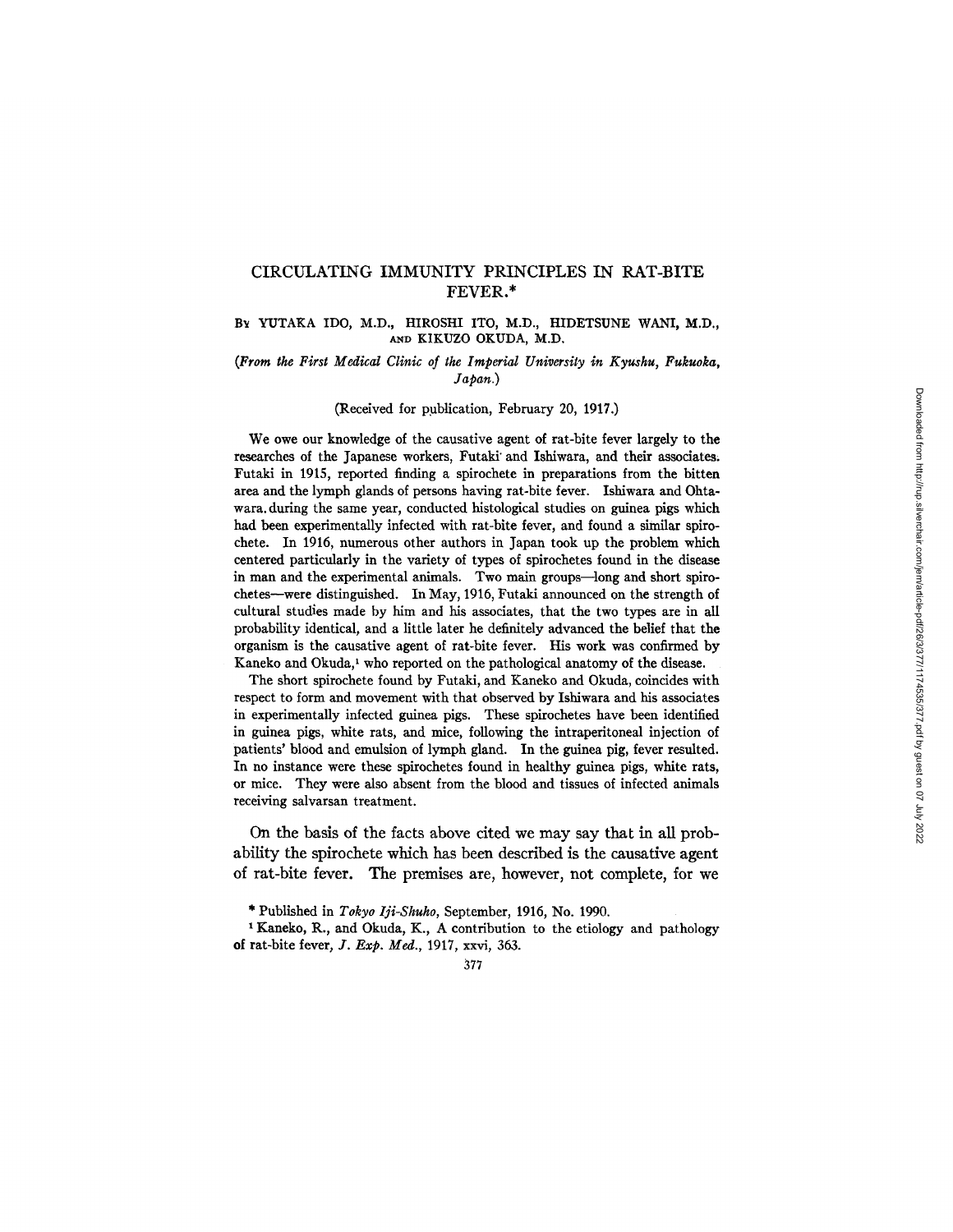lack one significant proof in order to make the assertion conclusive. It is necessary to demonstrate in the serum of patients having ratbite fever an immunity principle which is specific for the spirochetes of that disease. Up to the present time such confirmation has been lacking.

In the postmortem examination made in our clinic of a patient having rat-bite tever, the spirochetes were found located mainly in the kidneys, and not in other tissues. A similar localization of spirochetes in the kidneys is true in the convalescent stage of spirochætosis icterohæmorrhagica, and as that phenomenon, together with the disappearance of symptoms in Weil's disease, has been explained on the ground of the formation of antibodies in the blood, we may assume that a similar condition exists in rat-bite fever; *i.e.*, antibodies are present in the blood of those who recover from the disease. In order to prove this point, we obtained blood serum from three patients recovering from rat-bite fever, and conducted the experiments cited below.

The spirochetes employed by us came from guinea pigs, the animals having been infected through the bite of the rat, *Mus decumanus.*  Ishiwara has affirmed that these organisms are morphologically identical with those studied by him and obtained from experimentally infected animals. We used no spirochetes taken directly from human beings.

# *Histories of Patients from Whom Blood Was Obtained for Animal Experiments.*

*Case 1.*--Male, age 17, farmer. In Aug., 1915, the patient was bitten in the tip of the right little finger by a house rat. After 2 weeks, the bitten area became swollen and red, followed by swelling of right neck and axillary glands, and typical fever. Admitted to First Surgical Clinic of the University. Diagnosis, rat-bite fever. Discharged, cured, after 59 days. Blood taken on July 27, 1916.

*Case* 2.--Male, age 40, farmer. The patient was bitten in the upper arm by a rat, in Feb., 1916. After 20 days, the patient developed high fever, chills, swelling and sensitiveness of right axillary glands; typical exanthematous spots. Admitted to First Surgical Clinic. Treated with salvarsan. Blood taken on Aug. 4, 1916.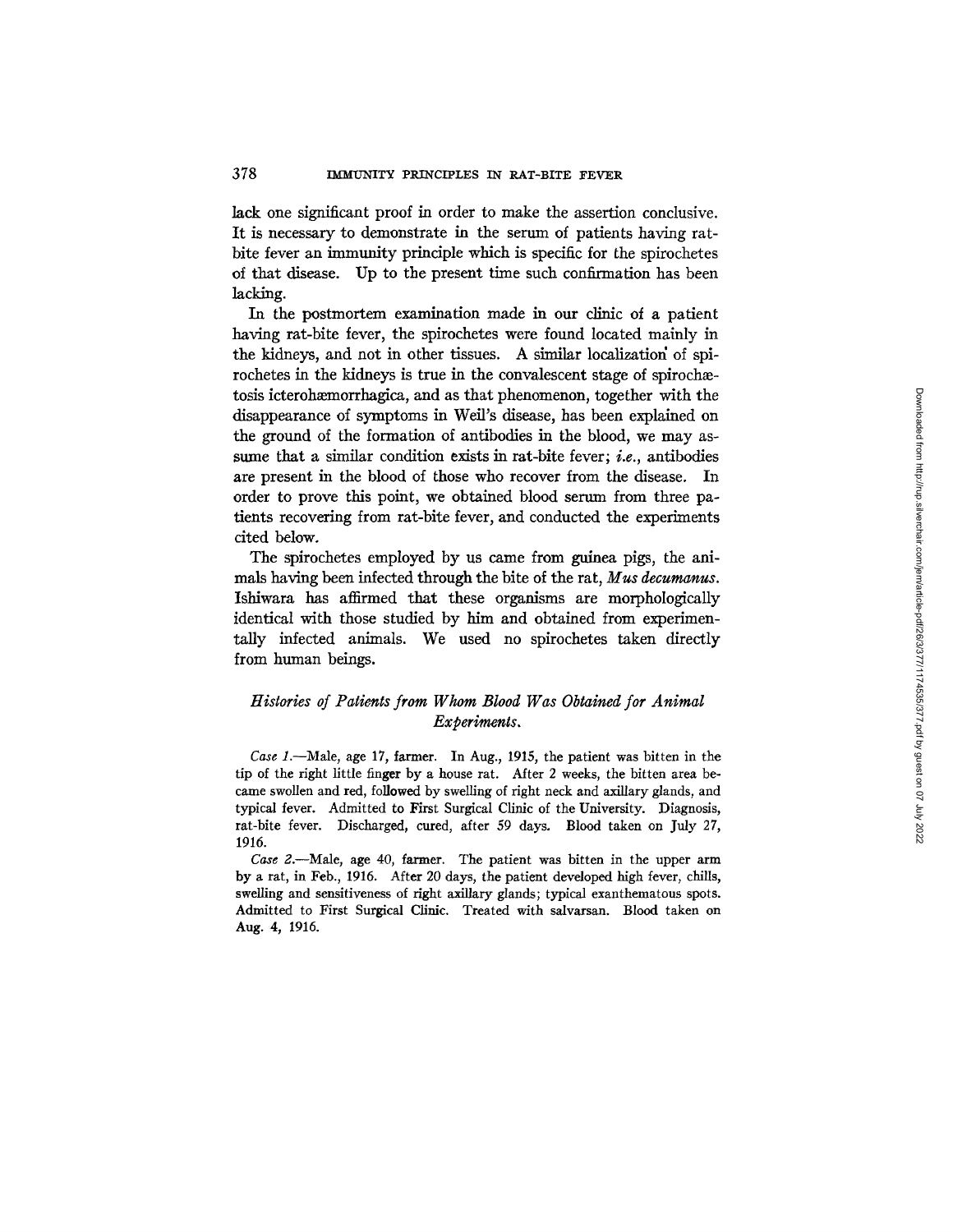*Case* 3.--Female, age 35, wife of merchant. In May, 1916, the patient was bitten on the right upper eyelid, by a house rat. After 3 weeks, swelling and redness of bitten area; eye closed. High fever, swelling of neck glands, and exanthematous spots. Admitted to the Dermatological Clinic. Diagnosis, ratbite fever. Blood taken on Aug. 7, 1916.

# *Dark-Field Preparations.*

We examined by dark-field illumination a mixture of one. loopful of guinea pig blood containing one to two spirochetes to an optical field and one loopful of serum from recovered cases of rat-bite fever. Control experiments were made with serum obtained from recovered cases of Well's disease or beri-beri, and isotonic salt solution.

In the control experiments we found relatively numerous spirochetes, but we were unable to identify any actively moving organisms in the experiments made with the spirochetes and serum of rat-bite fever, although motionless or very inactive specimens were present. Here the spirochetes had been almost totally destroyed. We found only one or two specimens in a preparation.

Experiments were then undertaken to ascertain the efficacy of diluted serum. For this purpose we employed serum in isotonic salt solution, diluted two-, four-, and eightfold, and made tests similar to those which have been described. Twice diluted serum still showed the spirocheticidal and spirochetolytic properties, but with serum in a dilution of four, no such effects were observed.

It is evident from these experiments that the serum of patients convalescing from rat-bite fever contains a specific immunity principle against the spirochetes of that disease, although the immune body is relatively weak.

# *Pfeifier's Phenomenon.*

Pfeiffer's tests were made with the rat-bite fever serum and the blood of guinea pigs containing the spirochetes. In view of the fact that the immune bodies which develop in the blood in rat-bite fever are relatively weak, as demonstrated by the experiments described above, we employed in these tests two parts of serum to one part of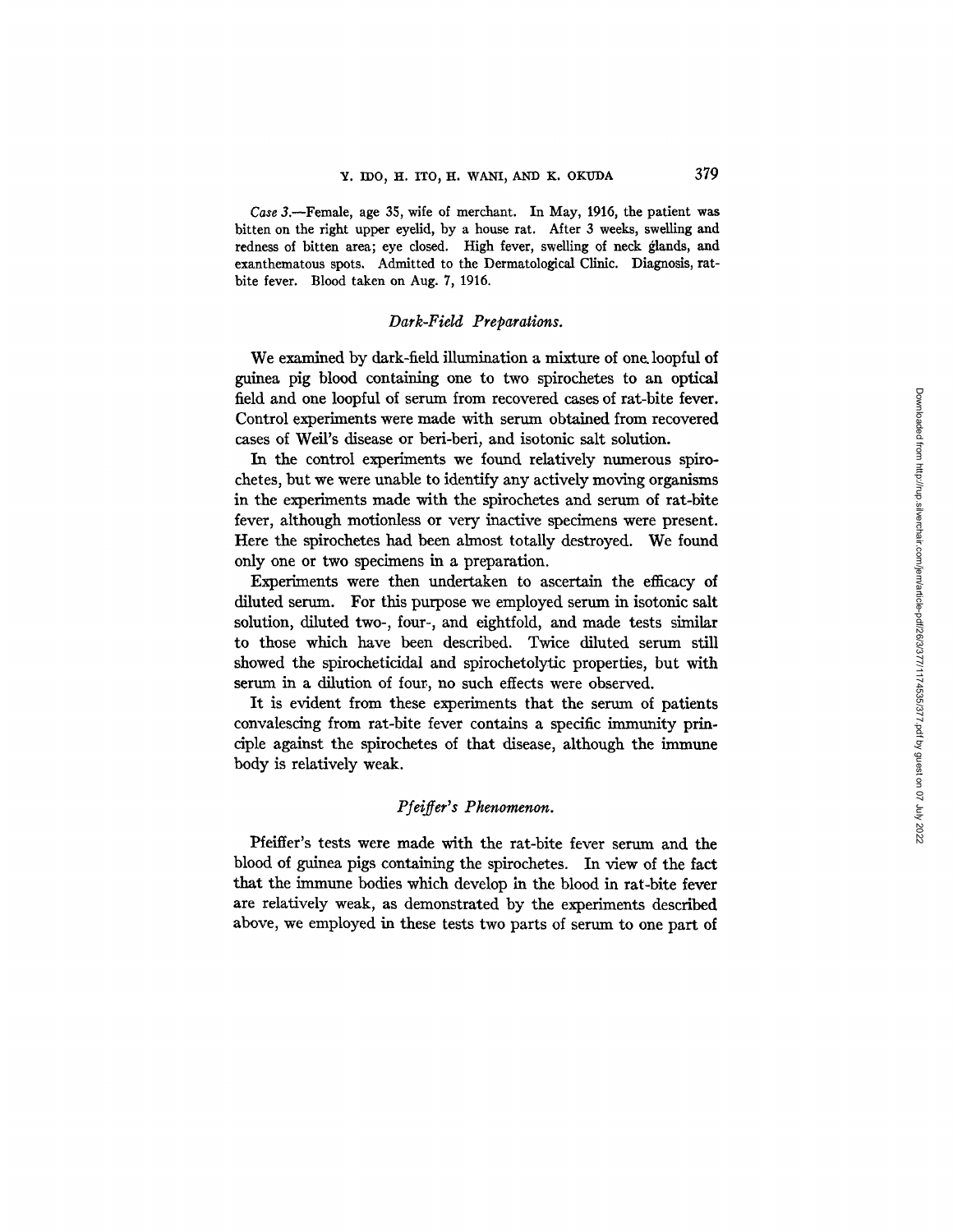blood, in order to obtain conclusive results. The quantities used were 2 cc. of serum and 1 cc. of heart blood taken from an experimentally infected guinea pig. This mixture was injected into the peritoneal cavity of another guinea pig. After 30 minutes and again after 2 hours peritoneal fluid was drawn by puncture, and a search for spirochetes was made by dark-field illumination.

The experimental animals were also kept under observation, in order to throw further light on our results, and two series of control experiments were carried out. In the one case, we made Pfeiffer's tests with the serum of beri-beri or spirochætosis icterohæmorrhagica; in the other, we injected 1 cc. of the infected guinea pig blood but no serum. The results are shown in Tables I, II, and III.

It will be seen that no spirochetes were found in the peritoneal fluid taken 30 minutes or 2 hours after injection in Pfeiffer's tests made with the immune serum of rat-bite fever and the blood of guinea pigs containing the rat-bite fever spirochetes. On the other hand, the peritoneal fluid contained numerous, briskly moving spirochetes in the control experiments made with beri-beri or spirochætosis icterohæmorrhagica serum, as well as in the experiments where only 1 cc. of guinea pig blood, and no serum, was injected. It is clear that the serum of persons recovering from rat-bite fever has a specific spirochetolytic and spirocheticidal effect upon the organisms in question.

The blood of the experimental animals kept under observation was examined by dark-field illumination; in the case of the animals injected from Case 1 on the 12th, 20th, and 29th day after injection; of animals receiving blood from Case 2, on the 7th, 15th, and 24th day; and animals infected from Case 3, on the 5th, 13th, and 22nd day. The results in these experiments were similar to those of Pfeiffer's phenomenon tests. In the case of the guinea pig showing positive spirochetolysis, no spirochetes could be detected in the peripheral blood, while in the control animals numerous organisms were found 5 days after injection, thus proving the efficacy of the serum in protecting the guinea pig against rat-bite fever infection.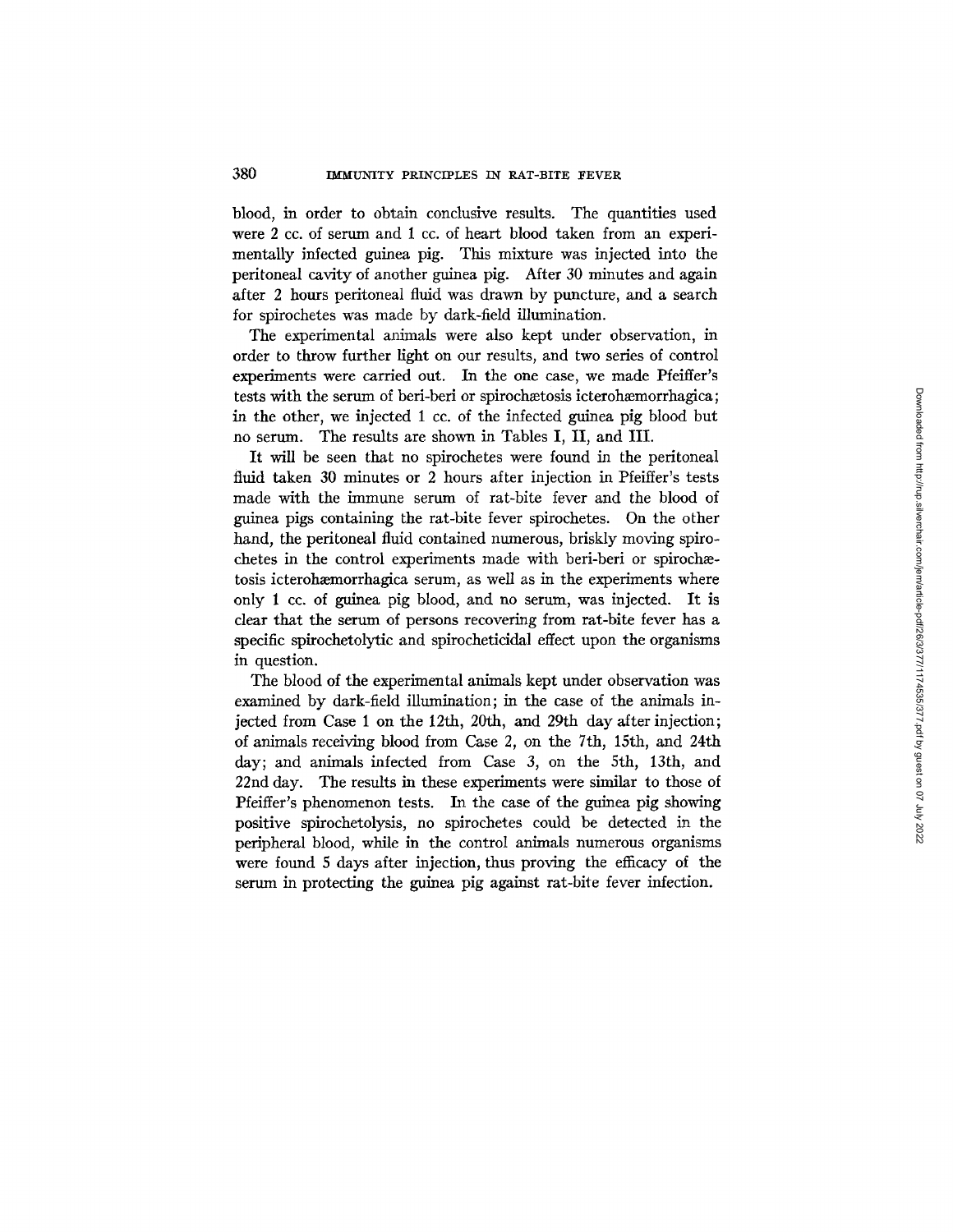$Y.$  IDO, H. ITO, H. WANI, AND K. OKUDA  $381$ 

|                          |                                        |   |   |                                                                                               | Case 1.                           |                                     |                                 |                                                   |                  |
|--------------------------|----------------------------------------|---|---|-----------------------------------------------------------------------------------------------|-----------------------------------|-------------------------------------|---------------------------------|---------------------------------------------------|------------------|
| Guinea<br>pig No.        |                                        |   |   | Injections into peritoneal cavity.                                                            |                                   | Spirochetes in peritoneal fluid.    |                                 | Further course of guinea pigs.<br>found in blood. | Spirochetes      |
|                          | Patient furnishing serum.<br>Quantity. |   |   | No. of guinea pig furnishing<br>blood. Quantity.                                              | After 30 min.                     | After 2 hrs.                        | 12th day.                       | 20th day.                                         | 29th day.        |
|                          | H. 2 cc. rat-bite serum,               |   |   | 1 cc. blood, R 27/16 V                                                                        | $0$ in one $\,$                   | $0$ in one $\,$                     | $0$ in one                      | $0 \text{ in one}$                                | 0 in one         |
|                          | filtered.                              |   |   | (1 spirochete in one                                                                          | prepara-                          | prepara-                            | prepara-                        | prepara-                                          | prepara-         |
|                          |                                        |   |   | field).                                                                                       | tion.                             | tion.                               | tion.                           | tion.                                             | tion.            |
| $\overline{\phantom{0}}$ | 2                                      | 3 | ะ | ҉<br>4<br>ะ                                                                                   | 4<br>¥<br>¥<br>0                  | 2<br>3<br>¥<br>¢                    | ะ<br>3<br>ž<br>Ò                | ێ<br>ະ<br>3<br>d                                  | š<br>ă<br>ž      |
| s                        | ะ                                      | ҉ | ҉ | ะ<br>҉                                                                                        | ҉<br>٣<br>ž<br>Ó                  | ۷,<br>٧<br>҉<br>¢                   | 3<br>2<br>3<br>¢                | ҉<br>ะ<br>3                                       | ž<br>Ċ           |
|                          | ҉                                      | ҉ | ะ | 1 cc. blood, $R$ 30/16 V                                                                      | 3<br>٧<br>҉<br>Ğ                  | ҉<br>ž<br>ž<br>c                    | ะ<br>¥<br>ะ                     | 3<br>ž                                            | ะ<br>ะ<br>ะ      |
|                          |                                        |   |   | (1 spirochete in two                                                                          |                                   |                                     |                                 |                                                   |                  |
|                          |                                        |   |   | fields).                                                                                      |                                   |                                     |                                 |                                                   |                  |
| in,                      | 2                                      | ٧ | ¥ | ă<br>3<br>҉                                                                                   | $\ddot{ }$<br>¥<br>¥<br>$\bullet$ | $\ddot{ }$<br>3<br>¥<br>Ò           | $\ddot{ }$<br>¥<br>ă<br>$\circ$ | $\ddot{ }$<br>ă<br>$\ddot{ }$<br>$\bullet$        | ¥<br>ž<br>3<br>0 |
|                          |                                        |   |   |                                                                                               | Control experiments.              |                                     |                                 |                                                   |                  |
| Ó                        | R. 2 cc. beri-beri serum.              |   |   | 1 cc. blood, R $32/16$ V   1 in one                                                           |                                   | $1$ in one $\,$                     | 5-6 in one                      | $2-3$ in one                                      | 5-6 in one       |
|                          |                                        |   |   | (1 spirochete in two                                                                          | speci-                            | specimen.                           | specimen.                       | specimen.                                         | feld.†           |
|                          |                                        |   |   | fields).                                                                                      | men.*                             |                                     |                                 |                                                   |                  |
|                          | ҉                                      | ₹ | ž | 3<br>ă<br>3                                                                                   | $2-3$ " " "                       | 7<br>ă<br>$1-2$ "                   |                                 | 2-3 a a d 1-2 a a a 13-4 a a a                    |                  |
| œ                        | ă                                      | ă | ă | ă<br>҉<br>٣                                                                                   | n n<br>$2 - 3$ "                  | ҉<br>¥<br>$\ddot{\cdot}$<br>$1 - 2$ |                                 | Died on 4th day, diarrhea.                        |                  |
| Ō                        |                                        |   |   | ă<br>ă<br>2                                                                                   | $\frac{1}{2}$<br>$\frac{3}{1}$    | $\frac{1}{2}$<br>¥                  |                                 | Killed on 4th day, diarrhea.                      | Spiro-           |
|                          |                                        |   |   |                                                                                               |                                   |                                     | chete found in blood            |                                                   |                  |
|                          |                                        |   |   | * Cover-glass preparation, 70 optical fields, Leitz oc. 3, obj. $\frac{1}{10}$ oil immersion. |                                   |                                     |                                 |                                                   |                  |

| ٠<br>H |       |
|--------|-------|
| 呂<br>Ę | e e o |
| H      |       |

ទី ្ទ

 $\mathbf{g} \cdot \mathbf{g}$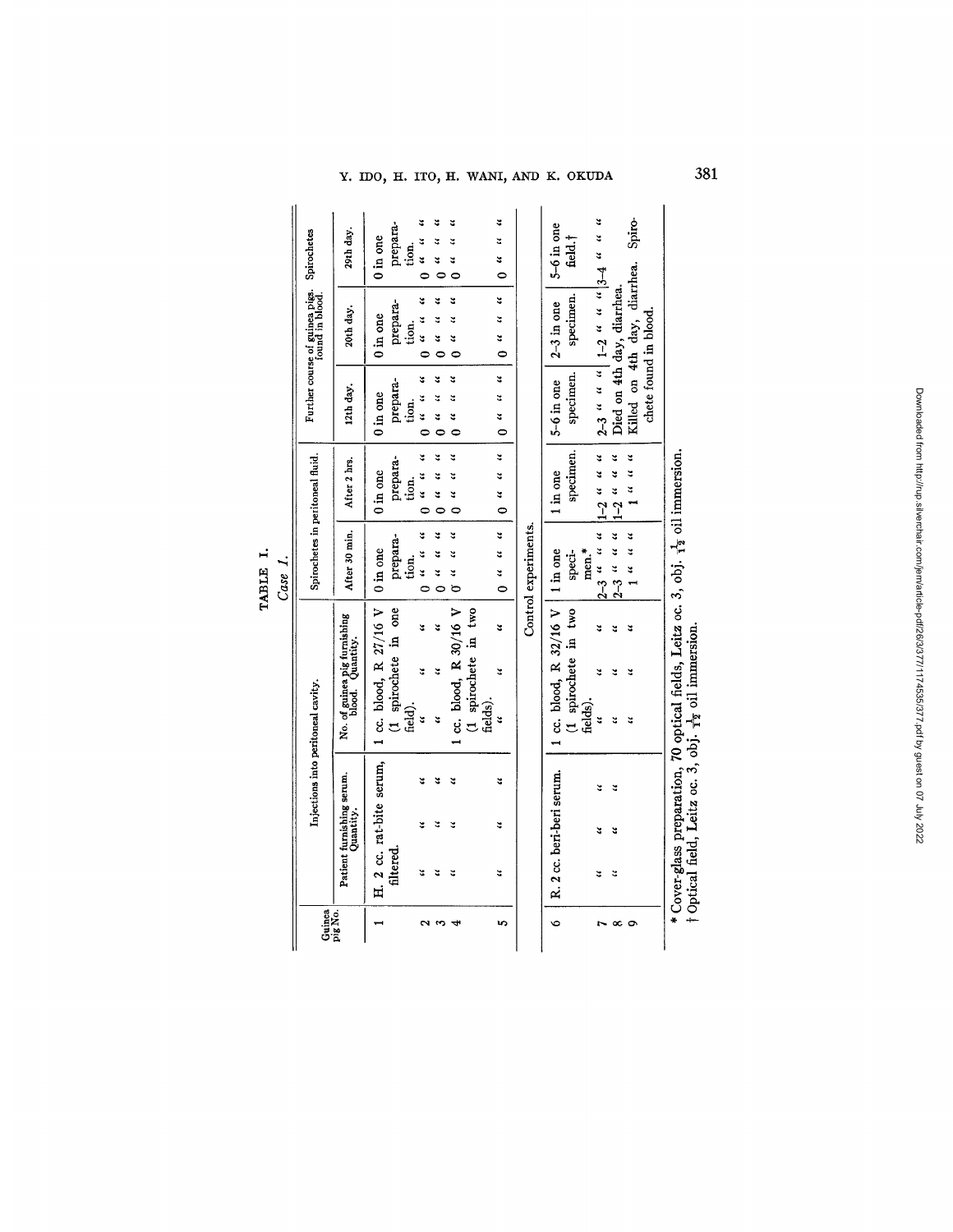| ⊟                      |     |
|------------------------|-----|
| щ<br>┙<br>円<br>×.<br>е | ase |

 $\ddot{\phantom{a}}$ 

| Guinea<br>pig No. |                                        | Injections into peritoneal cavity.                                     | Spirochetes in peritoneal fluid.              |                                                                                             |                                                                                        | Further course of guinea pigs. Spirochetes<br>found in blood. |                                                                                      |
|-------------------|----------------------------------------|------------------------------------------------------------------------|-----------------------------------------------|---------------------------------------------------------------------------------------------|----------------------------------------------------------------------------------------|---------------------------------------------------------------|--------------------------------------------------------------------------------------|
|                   | Patient furnishing serum.<br>Quantity. | No. of guinea pig furnishing<br>blood. Quantity.                       | After 30 min.                                 | After 2 hrs.                                                                                | 7th day.                                                                               | 15th day.                                                     | 24th day.                                                                            |
| ≘                 | E. 2 cc. rat-bite serum,<br>filtered   | $\vert$ 1 cc. blood, R 31/16 V $\vert$ 0 in one<br>(more than 1 spiro- | prepara-                                      | ргерага-<br>$0$ in one                                                                      | prepara-<br>$0 \text{ in one}$                                                         | prepara-<br>$0$ in one                                        | prepara-<br>0 in one<br>tion.                                                        |
| $\overline{2}$    | 3<br>ะ<br>$\ddot{ }$                   | ₹<br>2<br>chete in field).<br>ž<br>2<br>4                              | $01$ at $01$<br>$\theta$ as $\theta$<br>tion. | $0$ as $0$<br>$\ddot{ }$<br>$\begin{bmatrix} 0 & u & 0 \\ 0 & 0 & u \end{bmatrix}$<br>tion. | $\begin{bmatrix} 0 & a & a \\ 0 & 0 & a \end{bmatrix}$<br>҉<br>$\ddot{ }$ , 0<br>tion. | u<br>u<br>ะ<br>tion.<br>$\begin{array}{c} 3 \ 1 \end{array}$  | $\begin{bmatrix} 0 & u & u & 0 \\ u & u & u & u \end{bmatrix}$<br>ă<br>$\frac{1}{2}$ |
|                   |                                        |                                                                        | Control experiments.                          |                                                                                             |                                                                                        |                                                               |                                                                                      |
| $13^{-1}$         | K. 2 cc. beri-beri serum.              | 1 cc. blood, R $34/16$ V   4 in one<br>(more than 1 spiro-             | speci-                                        | specimen.                                                                                   | $3-4$ in one   $1-2$ in one   $1$ in three<br>specimen.                                | to four                                                       | 2 in one<br>field.                                                                   |
| 14                | ă<br>3<br>ă                            | 3<br>chete in field).                                                  | men.*                                         |                                                                                             | 1-2 " " $2-4$ " " $1 \text{ in two to}$<br>three                                       | fields.†<br>1 in one<br>feld.                                 | 14-5 ""                                                                              |
|                   |                                        |                                                                        |                                               |                                                                                             | speci-<br>mens.                                                                        |                                                               |                                                                                      |
| 15                | ă<br>2<br>҉                            | ă<br>¥                                                                 |                                               | $4 \times 4$ is $4\sqrt{4-5}$ is $1\sqrt{1-2}$ in one                                       |                                                                                        |                                                               | 1 in one to 1 in one to                                                              |

| two fields.<br>$\frac{4}{5}$ 4 $\frac{4}{5}$ 4 $\frac{4}{5}$ 4 $\frac{4}{5}$ 4 $\frac{4}{5}$ 4 $\frac{4}{5}$ 4 $\frac{4}{5}$ 4 $\frac{4}{5}$ 4 $\frac{4}{5}$ 4 $\frac{4}{5}$ 4 $\frac{4}{5}$ 4 $\frac{4}{5}$ 4 $\frac{4}{5}$ 4 $\frac{4}{5}$ 4 $\frac{4}{5}$ 4 $\frac{4}{5}$ 4 $\frac{4}{5}$ 4 $\frac{4}{5}$ 4 $\frac{4$<br>oue $\frac{1}{2}$ is $\frac{1}{2}$ is $\frac{1}{2}$ is $\frac{1}{2}$ is $\frac{1}{2}$ is $\frac{1}{2}$ is $\frac{1}{2}$ is $\frac{1}{2}$ is $\frac{1}{2}$ is $\frac{1}{2}$ is $\frac{1}{2}$ is $\frac{1}{2}$ is $\frac{1}{2}$ is $\frac{1}{2}$ is $\frac{1}{2}$ is $\frac{1}{2}$ is $\frac{1}{2}$<br>specimen.<br>mens.<br>speci-<br>¥<br>$\ddot{\cdot}$<br>$\ddot{ }$<br>ă<br>$\ddot{ }$<br>ă<br>ă |           |       |  |  |  |  |  |  | $*C = \frac{1}{2}$ . The second continuity of $\frac{1}{2}$ and $\frac{1}{2}$ and $\frac{1}{2}$ and $\frac{1}{2}$ and $\frac{1}{2}$ and $\frac{1}{2}$ and $\frac{1}{2}$ and $\frac{1}{2}$ |  |            |
|---------------------------------------------------------------------------------------------------------------------------------------------------------------------------------------------------------------------------------------------------------------------------------------------------------------------------------------------------------------------------------------------------------------------------------------------------------------------------------------------------------------------------------------------------------------------------------------------------------------------------------------------------------------------------------------------------------------------------------|-----------|-------|--|--|--|--|--|--|-------------------------------------------------------------------------------------------------------------------------------------------------------------------------------------------|--|------------|
|                                                                                                                                                                                                                                                                                                                                                                                                                                                                                                                                                                                                                                                                                                                                 | feld.     |       |  |  |  |  |  |  |                                                                                                                                                                                           |  |            |
|                                                                                                                                                                                                                                                                                                                                                                                                                                                                                                                                                                                                                                                                                                                                 |           |       |  |  |  |  |  |  |                                                                                                                                                                                           |  | $\ddot{ }$ |
|                                                                                                                                                                                                                                                                                                                                                                                                                                                                                                                                                                                                                                                                                                                                 |           |       |  |  |  |  |  |  |                                                                                                                                                                                           |  |            |
|                                                                                                                                                                                                                                                                                                                                                                                                                                                                                                                                                                                                                                                                                                                                 |           |       |  |  |  |  |  |  |                                                                                                                                                                                           |  |            |
|                                                                                                                                                                                                                                                                                                                                                                                                                                                                                                                                                                                                                                                                                                                                 | <u>ជូ</u> | three |  |  |  |  |  |  |                                                                                                                                                                                           |  |            |

 $\begin{array}{r} \text{1 in one to} \\ \text{two fields,} \\ \text{3-4 in one} \\ \text{field.} \end{array}$ 

**.o**  0 0  $\mathbf{e}$ o.

**382 IMMUNITY PRINCIPLES IN RAT-BITE FEVER**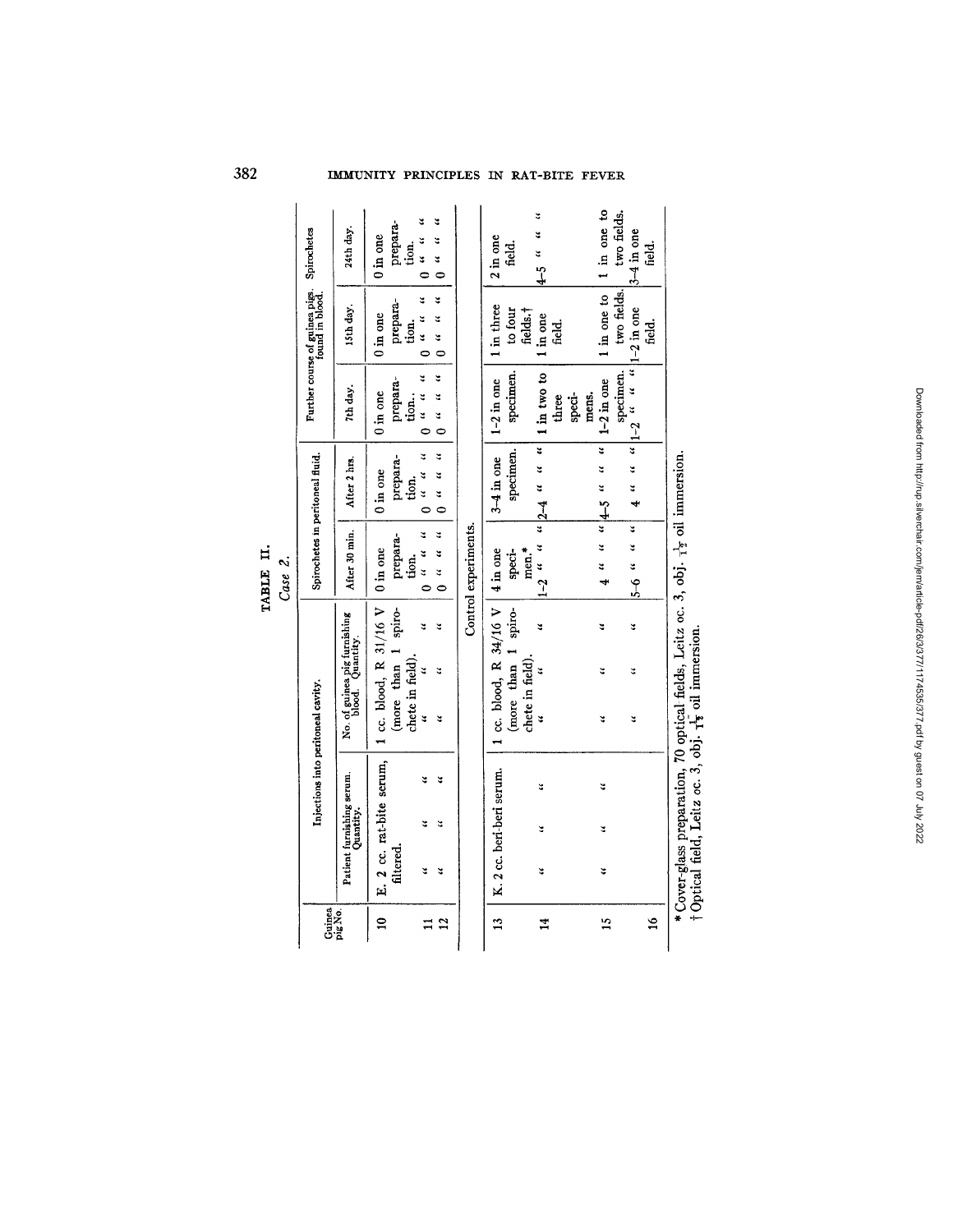# Y. IDO, H. ITO, H. WANI, AND K. OKUDA

|                                |                |                                         |                                                                                                | ;<br>}<br>}                                                                                       |                                            |                                         |                                                   |                                                      |
|--------------------------------|----------------|-----------------------------------------|------------------------------------------------------------------------------------------------|---------------------------------------------------------------------------------------------------|--------------------------------------------|-----------------------------------------|---------------------------------------------------|------------------------------------------------------|
| Guinea                         |                |                                         | Injections into peritoneal cavity.                                                             |                                                                                                   | Spirochetes in peritoneal fluid.           |                                         | Further course of guinea pigs. Spirochetes        |                                                      |
|                                |                | Patients furnishing serum.<br>Quantity. | No. of guinea pig furnishing<br>blood. Quantity.                                               | After 30 min.                                                                                     | After 2 hrs.                               | 5th day.                                | 13th day.                                         | 22nd day.                                            |
| 17                             | filtered.      | G. 2 cc. rat-bite serum,                | 1 cc. blood, R 29/16 V<br>$(1-2$ in one field).                                                | prepara-<br>$0$ in one<br>tion.                                                                   | prepara-<br>$0$ in one $\,$<br>tion.       | prepara-<br>$0$ in one<br>tion.         | prepara-<br>$0$ in one<br>tion.                   | prepara-<br>$0$ in one<br>tion.                      |
| $\frac{8}{16}$<br>$\mathbf{a}$ | ž<br>ž         | 3<br>ž<br>č                             | 7<br>҉<br>ะ                                                                                    | š<br>ă<br>$\ddot{ }$<br>$\begin{array}{cc} u & v \\ v & 0 \end{array}$<br>$\ddot{ }$<br>$\bullet$ | ҉<br>3<br>3<br>$0$ $u$ $u$<br>ž<br>$\circ$ | ₹<br>3<br>҉<br>ະ<br>ວ<br>4<br>$\bullet$ | 4<br>3<br>$\ddot{ }$<br>$\ddot{ }$<br>3<br>o<br>ō | š<br>۲,<br>¥<br>$\frac{1}{2}$<br>¥<br>់<br>$\bullet$ |
|                                |                |                                         |                                                                                                | Control experiments.                                                                              |                                            |                                         |                                                   |                                                      |
| ຊ                              | rum, filtered. | icterohæmorrhagica se-                  | H. 2 cc. spirochaetosia   1 cc. blood, R $30/16$ V   5-6 in one<br>$(2 \text{ in one field}).$ | men."<br>speci-                                                                                   | specimen.<br>6 in one                      | 1 in two to<br>speci-<br>three          | specimen.<br>$5-6$ in one                         | 3-4 in one<br>feld.†                                 |
| ដ                              | 3              | ะ<br>ž                                  | 2<br>3<br>\$                                                                                   | ž<br>n n L                                                                                        | 4<br>3<br>ž                                | $\ddot{ }$<br>mens.<br>$\ddot{ }$       | $2-3$ in one<br>field.                            | $2-3$ " " "                                          |
| 22<br>23                       | ă              | 3<br>₹                                  | 1 cc. blood, R 29/16 V<br>҉<br>$(1-2$ in one field).<br>$\ddot{ }$<br>٣                        | ¥<br>$\ddot{ }$<br>ะ<br>เว<br>š<br>$7 - 8$ "                                                      | ٧<br>ž<br>3<br>$\ddot{\cdot}$              | ă<br>ێ<br>ž<br>ะ<br>¥<br>ă              | specimen.<br>$7-8$ in one<br>Died.                | $1-2$ in one<br><u>ಗೆರೆ</u><br>ದಿರ                   |
|                                |                |                                         | *Cover-glass preparation, 70 optical fields, Leitz oc. 3, obj. $\frac{1}{12}$ oil immersion.   |                                                                                                   |                                            |                                         |                                                   |                                                      |

| over-glass preparation, 70 optical fields, Leitz oc. 3, obj. $\frac{1}{12}$ oil imit | ptical field, Leitz oc. 3, obj. $\frac{1}{12}$ oil immersion |
|--------------------------------------------------------------------------------------|--------------------------------------------------------------|
|                                                                                      |                                                              |

Downloaded from http://rup.silverchair.com/jem/article-pdf/26/3/377/1174335/377.pdf by guest on 07 July 2022 Downloaded from http://rup.silverchair.com/jem/article-pdf/26/3/377/1174535/377.pdf by guest on 07 July 2022

383

# TABLE III.<br> $Case 3.$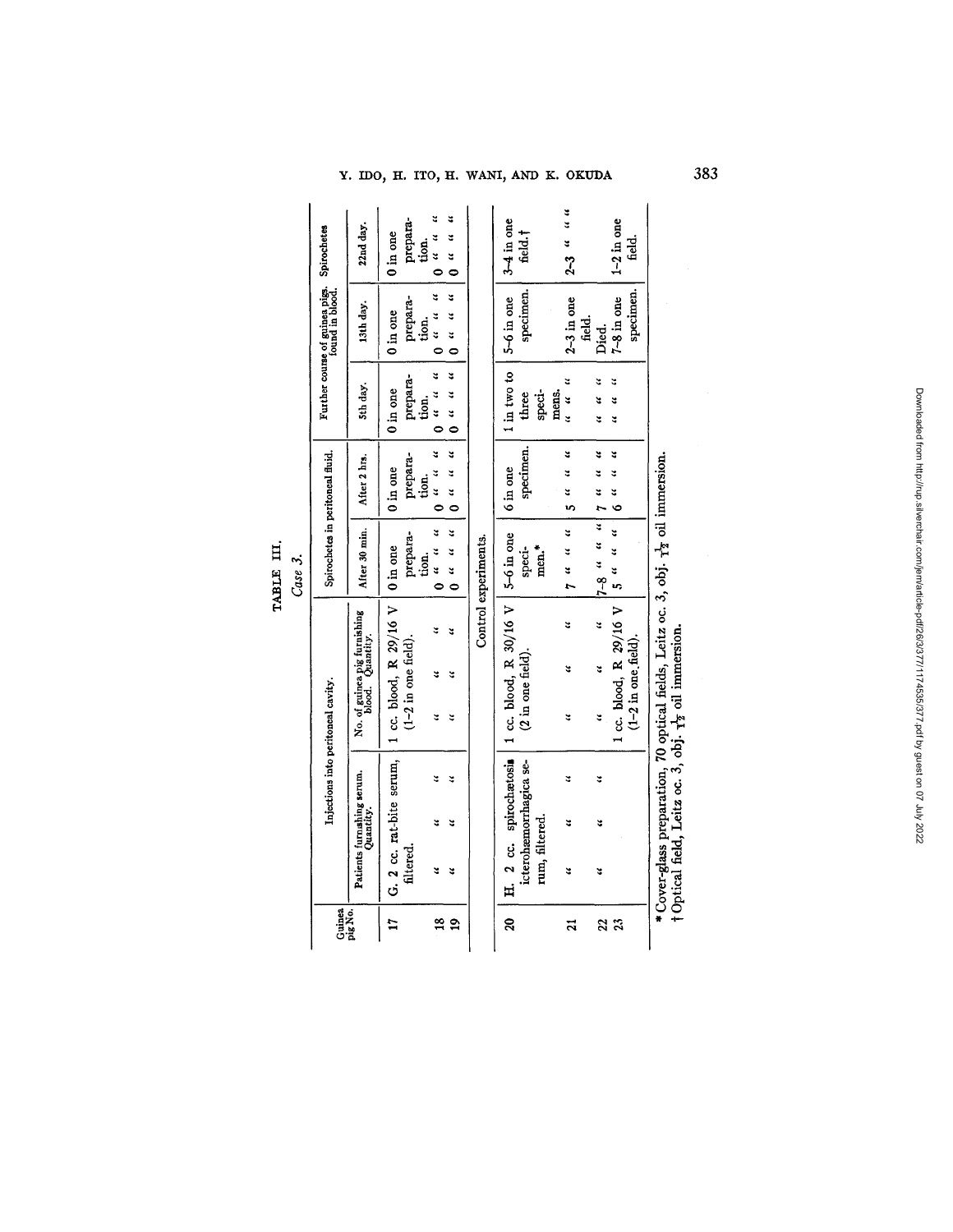# *The Action of Rat-Bite Fever Serum on the Spirochetes Circulating in the Blood.*

We injected 1 to 3 cc. of serum from the three cases of rat-bite fever intraperitoneally, intravenously, or subcutaneously into guinea pigs. The results were wholly negative, as the spirochetes in the circulating blood were not affected. We believe, however, that the negative character of the experiments is due to the small quantity of serum employed, and that in order to obtain a decisive result it is necessary to use for injection into the experimental animals serum in quantities corresponding to the total amount of blood employed.

As the guinea pig requires a large amount of serum on account of its size, we used mice in our further experiments. The maximum body weight of a mouse is  $10 \text{ gm}$ , and hence the amount of serum needed is not large; we found that 1 cc. of serum is effective in the mouse. This quantity of the immune serum of rat-bite fever was injected intraperitoneally into two mice, and intravenously into another. In the mouse receiving the intravenous injection, we were unable to find, 30 minutes after inoculation, any spirochetes in the blood by dark-field illumination, while numerous organisms had been detected prior to the injection. In the other mice, those which had received intraperitoneal injections, the number of spirochetes 30 minutes after inoculation was greatly decreased, only one or two specimens being found in a preparation after diligent search. It must be added, however, that in the latter case an increase in the number of spirochetes in the blood took place 1 or 2 days later. In the intravenously injected mouse, a small number of spirochetes could be detected in the blood on the 3rd day following the injection.

# SUMMARY.

Summarizing the results that have been cited, we have proved that the blood serum of convalescents from rat-bite fever contains antibodies which are specific against the causative agent of that disease. The serum of rat-bite fever was capable of destroying the spirochetes not only in the hanging drop preparations, but also in the peritoneal cavity of guinea pigs. The guinea pigs employed for